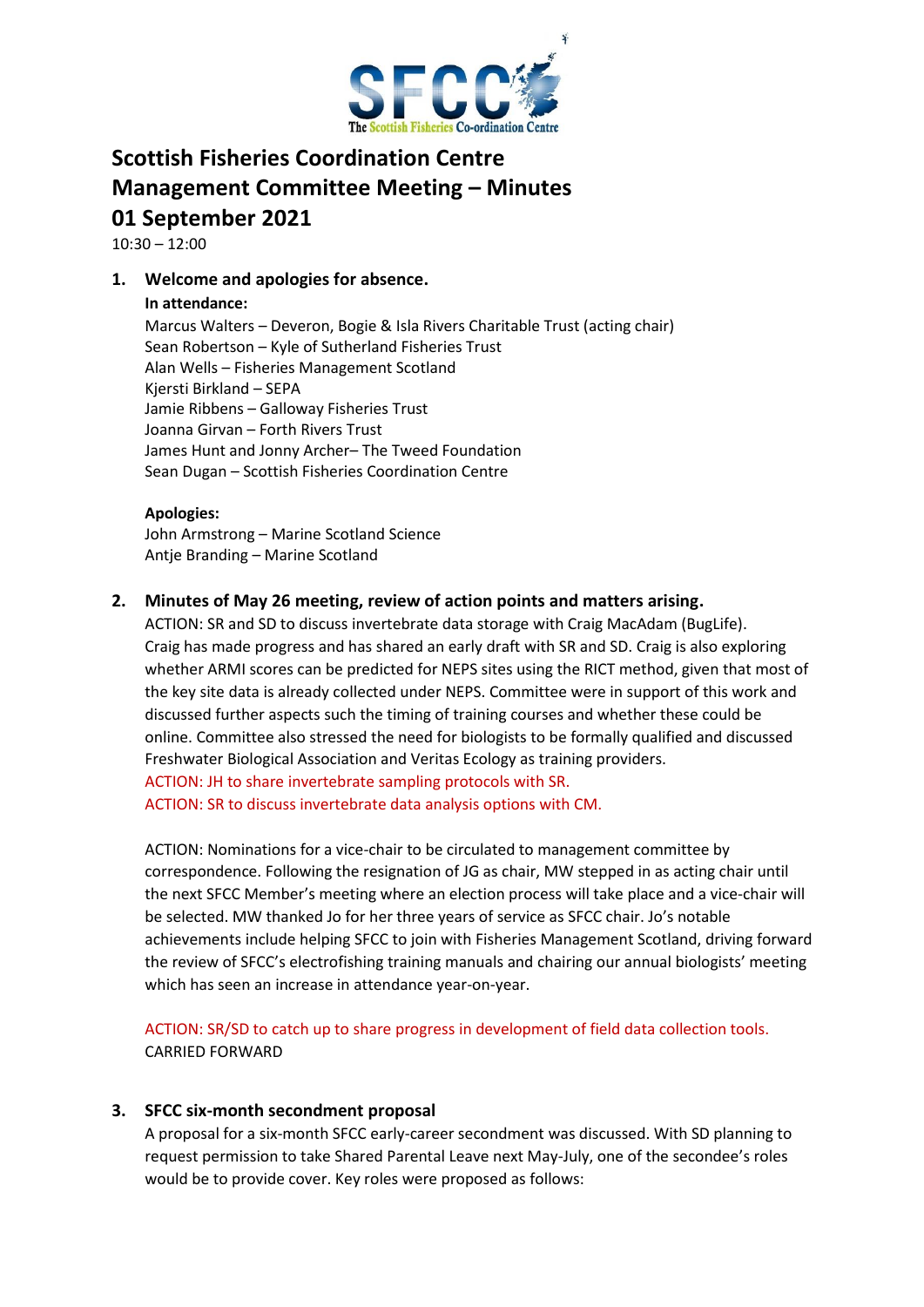- To revise and update the list of data collection protocols adopted by the SFCC membership and to collate these approaches and make available to the SFCC membership on the SFCC/FMS website.
- To promote and support the roll-out across the whole SFCC membership network of ESRI web-based data collection tools provided by SFCC. Data gathering tool priorities may include European eel surveys, smolt emigrant and tagging data, invertebrate samples, predator observations, pollution and water scarsity reporting, sea lice monitoring, rod catch returns, redd counting and habitat surveys.

Committee debated the proposal and whether members could afford to provide a secondee.

ACTION: Proposal to be amended to run January to June to allow staff member to return to SFCC member organisation in time for the electrofishing season.

ACTION: SD to draft a set of minimum attributes for the secondee post.

### **4. Financial matters**

*4.1. Cashflow April-July*

SFCC currently have 5 SFCC member subscriptions outstanding.

ACTION: SFCC to continue to aim for cost recovery on training delivery.

Committee took the opportunity to debate arrangements for electrofishing next season and specifically whether training delivery should be led by SFCC or by Inverness College UHI/ SRUC Barony Campus.

ACTION: SD/JR to draft an options appraisal paper for discussion at the annual training review meeting and then at the SFCC December management committee meeting.

### *4.2. SFCC draft budget April 2022-March 2023*

The draft budget for 2022-23 was circulated in advance.

The SFCC chairmanship fee was reviewed as it was initiated when the previous chair had additional line management, budgeting, and project management duties, which are no longer undertaken.

ACTION: SD to make minor adjustments to budget to reflect the discussion.

JH noted the additional annual database costs and reiterated SFCC's long-term goal of improving the database service and cost. With Marine Scotland database resources limited, SFCC's only option currently is to redevelop the database ourselves.

ACTION: SD to prepare a database options appraisal for discussion at the December committee meeting.

### **5. Manager's report (June-August)** *by PowerPoint*

SD thanked Jamie Ribbens, Rowan McLeary, Chris Daphne and Bob Laughton for delivering a record number of electrofishing courses safety during June and July. 48 candidates successfully qualified across four different venues from Galloway to the River Naver.

The National Adult Salmon Sampling Project was launched in July with 17 SFCC members participating. Approximately 150 samples have been logged through the data collection tool so